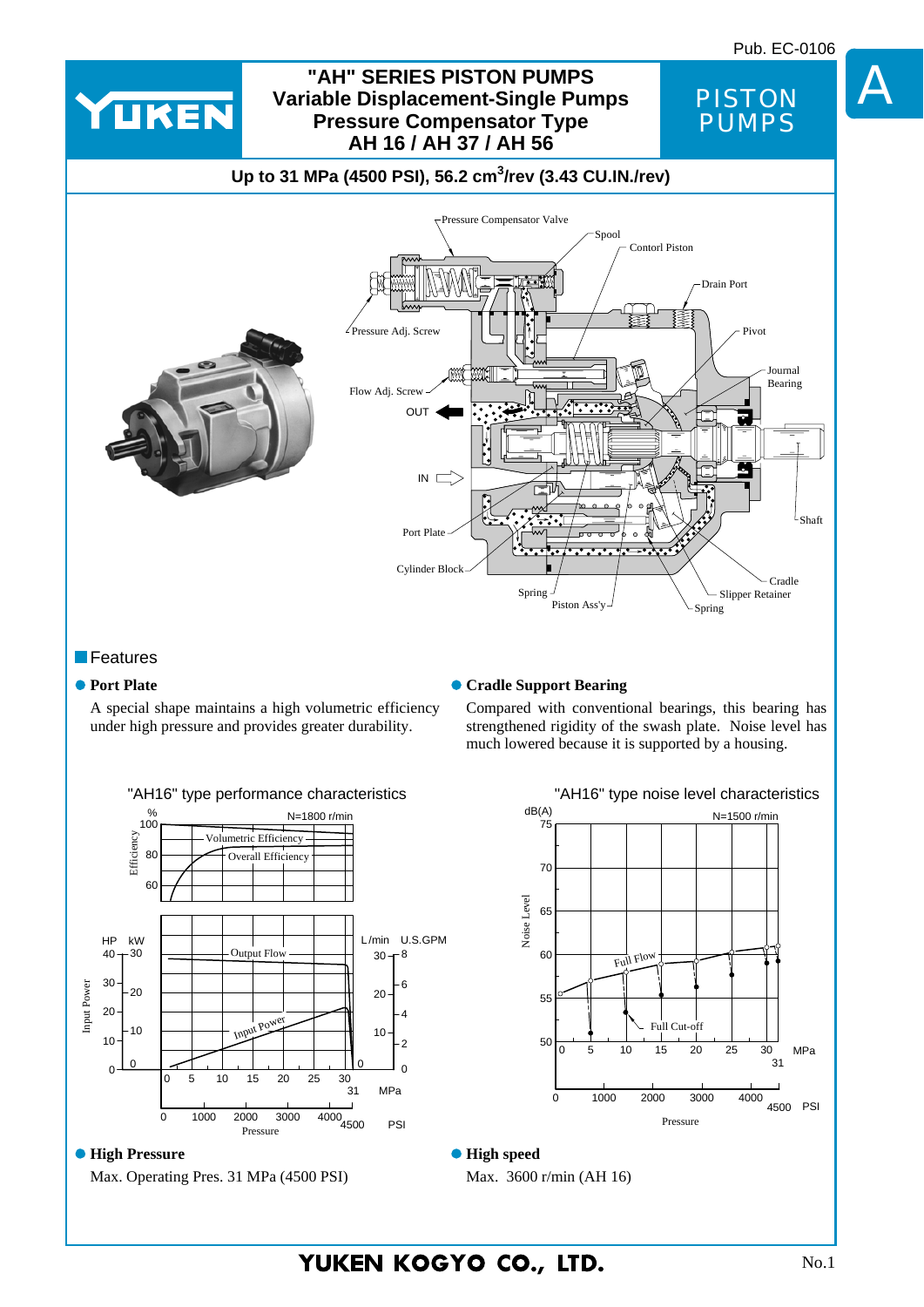

**"AH" Series Piston Pumps**

## PISTON **Instructions** PUMPS

### **Instructions**

#### **1. Hydraulic Fluids**

Use petroleum base oils such as anti-wear type hydraulic oils or R & O (Rust and Oxidation inhibitor) type hydraulic oils equivalent to ISO VG-32 or 46.<br>The recommended viscosity range is from 20 to 400 mm<sup>2</sup>/s

(98 to 1800 SSU) and temperature range is from 0 to 60°C (32 to 140°F) , both of which have to be satisfied for the use of the above hydraulic oils.

#### **2. Control of Contamination**

Due caution must be paid to maintaining control over contamination of the operating oil which can otherwise lead to breakdowns and shorten the life of the unit. Please main tain the degree of contamination within NAS Grade 10.

The suction port must be equipped with at least a  $100 \mu m$ (150 mesh) reservoir type filter and the return line must have a line filter of under 10 μm.

#### **3. Mounting**

When installing the pump the filling port should be positioned upwards.

#### **4. Alignment of Shaft**

Employ a flexible coupling whenever possible, and avoid any stress from bending or thrust.

Maximum permissible misalignment is less than 0.1 mm (.0039 inches) TIR and maximum permissible misangular is less than 0.2°.

#### **5. Suction Pressure**

Permissible suction pressure at suction port of the pump is between  $-16.7$  and  $+50$  kPa (5 in.Hg Vacuum and 7 PSIG). In case of the speed is over 1800 r/min, adjust the pressure 0 to +50 kPa (0 to 7 PSIG).

For piping to the suction port, use the pipes of the same diametre as that of the specified pipe flange to be used. Make sure that the height of the pump suction port is whithin one metre (3.3ft.) from the oil level in the reservoir.

#### **6. Hints on Piping**

When using steel pipes for the suction or discharge ports, excessive load from the piping to the pump generates excessive noise.

Whenever there is fear of excessive load, please use rubber hoses.

#### **7. Suction Piping**

In case the pump is installed above the oil level, the suction piping and suction line filter should be located lower than the pump position to prevent air in the suction line.

#### **8. Drain Piping**

Install drain piping according to the chart and ensure that pressure within the pump housing should be maintained at a normal pressure of less than 0.1 MPa (15 PSI) and surge pressure of less than 0.5 MPa (70 PSI).

Length of piping should be less than 1 m (3.3 ft.), and the pipe end should be submerged in oil.

#### [Recommended Drain Piping Size]

| Model        | <b>Fitting Size</b>                                     | Inside Dia.<br>of pipe    |
|--------------|---------------------------------------------------------|---------------------------|
| AH16<br>AH37 | $1/2$ [Inside Dia. 12 mm<br>$(.47 \text{ in.})$ or more | $12 \text{ mm}$ (.47 in.) |
| AH56         | $3/4$ [Inside Dia. 16 mm<br>$(.63 \text{ in.})$ or more | 19 mm (.75 in.)           |

#### **9. Bleeding Air**

It may be necessary to bleed air from pump case and outlet line to remove causes of vibration. An air bleed valve (Model No. ST1004-∗-10∗, Catalogue No.: Pub. EC-3001) is recommended for this purpose.

#### **10. Starting**

Before first staring, fill pump case with clean operating oil via the fill port.

In order to avoid air blockage when first starting, adjust the control valves so that the discharged oil from the pump is returned direct to the tank or the actuator moves in a free load.

#### [Volume of Pre-fill Oil Required]

| Model | Volume $cm3(in.3)$ |
|-------|--------------------|
| AH16  | 600(36.6)          |
| AH37  | 1100(67.1)         |
| AH56  | 1500(91.5)         |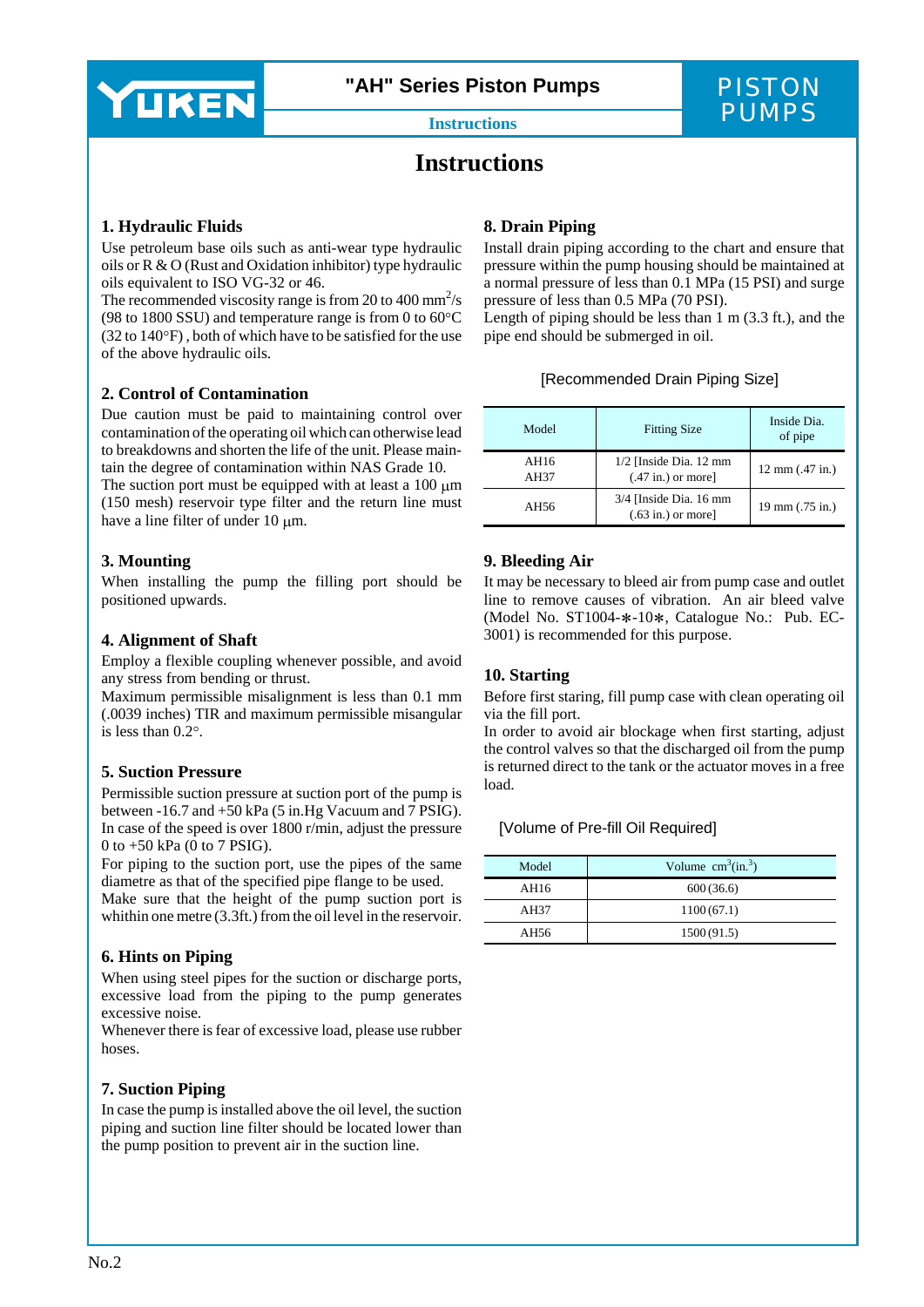



#### **11. Setting Discharge Pressure and Delivery**

At the time of shipment, the unit has been preset to maximum delivery and minimum discharge pressure. Adjust the preset delivery and pressure to meet your system requirements.

#### **Adjustment of Discharge Pressure**

Turning the adjustment screw clockwise, increases pressure.

 $\sqrt{ }$  Volume adjusted by each full turn of the pressure adjustment screw

| Model Numbers  | <b>Adjustment Volume</b><br>MPa (PSI) |  |
|----------------|---------------------------------------|--|
| AH16/AH37/AH56 | 5.4 (780)                             |  |

#### **Adjustment of Delivery**

Turning the flow adjustment screw clockwise, decreases delivery.

The minimum adjustable flow and adjustable  $\overline{\phantom{a}}$ volume of each full turn of the delivery adjustment screw

| Model<br><b>Numbers</b> | Adjustable volume<br>with each full turn<br>of the adjustment<br>screw<br>$\text{cm}^3/\text{rev}$ (cu.in./rev) | Minimum adjustable flow<br>$\text{cm}^3/\text{rev}$ (cu.in./rev) |  |
|-------------------------|-----------------------------------------------------------------------------------------------------------------|------------------------------------------------------------------|--|
| AH16                    | 1.4(0.085)                                                                                                      | 8 (.488)                                                         |  |
| AH37                    | 3.0(0.183)                                                                                                      | 14 (.854)                                                        |  |
| AH56                    | 3.5(.214)                                                                                                       | 35(2.14)                                                         |  |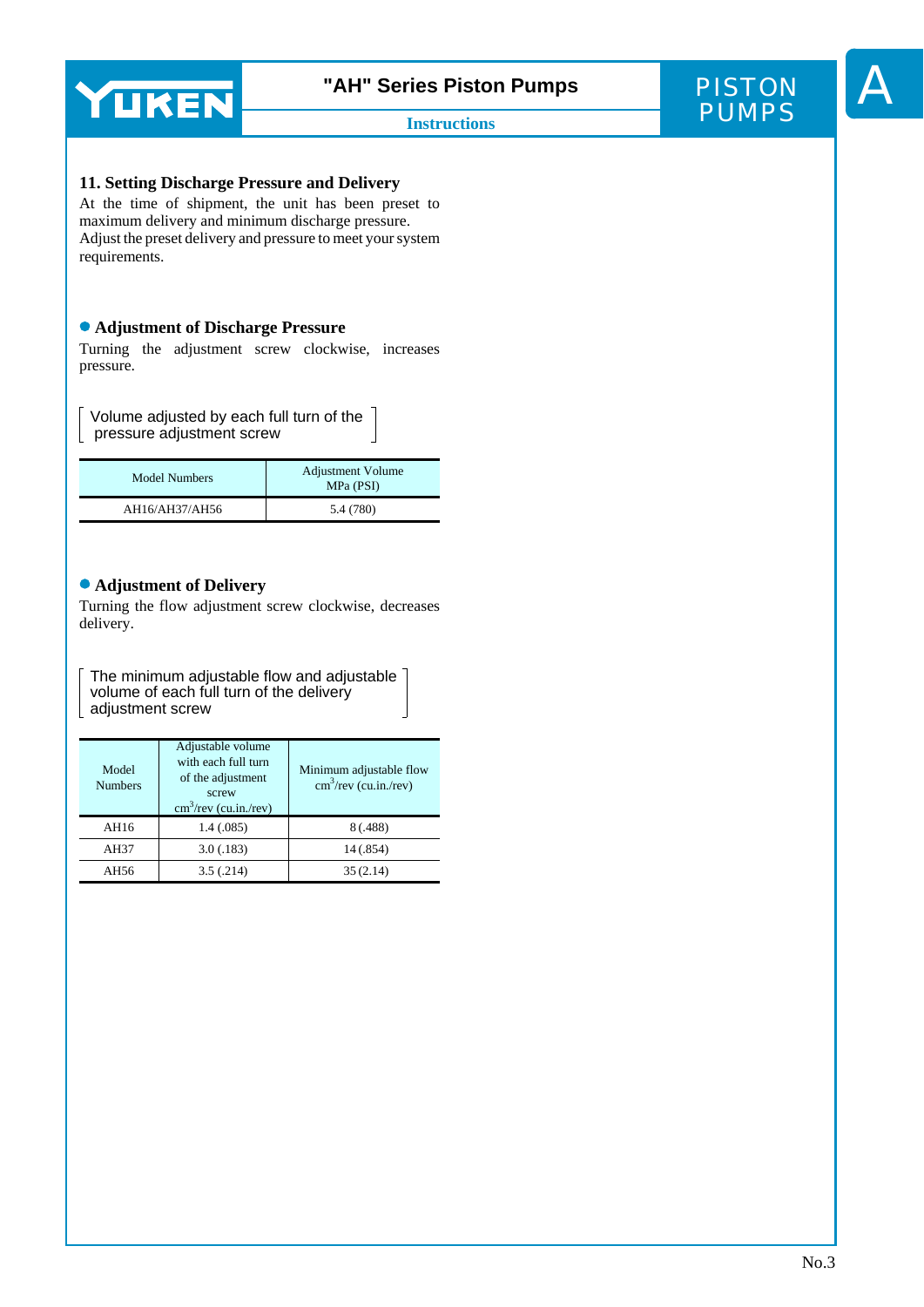

#### **"AH" Series Piston Pumps Pressure Compensator Type AH16 / AH37 / AH56**



**Specifications / Model Number Designation / Pipe Flange Kits**



Graphic Symbol



#### **Specifications**

| Model Numbers           | Geometric                                   | Minimum                                   |                    | <b>Operating Pres.</b><br>MPa (PSI) |           | <b>Shaft Speed Range</b><br>r/min |            | Approx. Mass<br>$kg$ (1bs.) |            |
|-------------------------|---------------------------------------------|-------------------------------------------|--------------------|-------------------------------------|-----------|-----------------------------------|------------|-----------------------------|------------|
|                         | Displacement<br>$cm^3$ /rev<br>(cu. in/rev) | Adj. Flow<br>$cm^3$ /rev<br>(cu. in./rev) | Rated <sup>*</sup> | Intermittent                        | Max.      | Min.                              | Flang Mtg. | Foot Mtg.                   |            |
| $AH16-*R01K*-10*$       | 16.0(0.976)                                 | 8.0(0.488)                                |                    |                                     | 3600      | 600                               | 18.8(41.5) | 23.8(52.5)                  |            |
| $AH37 - * R01K * - 20*$ | 37.0(2.26)                                  | 14.0(0.854)                               | 25 (3630)          |                                     | 31 (4500) | 2800                              | 600        | 26.0(57.3)                  | 35.0(77.2) |
| $AH56-*R01K*-11*$       | 56.2 (3.43)                                 | 35.0(2.14)                                |                    |                                     | 2500      | 600                               | 42.0(92.6) | 50.9 (112)                  |            |

Consult Yuken when pump is used over rated pressure because there is a restriction on operating condition.

#### **Model Number Designation**

| <b>AH16</b>                                     | -F                |                              | 01                             |                                      | Κ                       | $-10$         | $\ast$                        |
|-------------------------------------------------|-------------------|------------------------------|--------------------------------|--------------------------------------|-------------------------|---------------|-------------------------------|
| Series Number                                   | Mounting          | Direction<br>of Rotation     | Control Type                   | Pres Adj. Range<br>MPa (PSI)         | Shaft $*1$<br>Extension | Design Number | Design Std.                   |
| AH16<br>$(16.0 \text{ cm}^3/\text{rev})$        | F:                | Viewed from                  |                                |                                      |                         | 10            |                               |
| <b>AH37</b><br>$(37.0 \text{ cm}^3/\text{rev})$ | Flange Mtg.<br>Ŀ. | Shaft End<br>R:<br>Clockwise | 01:<br>Pressure<br>Compensator | <b>K:</b> $5 - 31$<br>$(730 - 4500)$ | к:<br>Keyed Shaft       | 20            | Refer to $\star$ <sup>2</sup> |
| AH56<br>$(56.2 \text{ cm}^3/\text{rev})$        | Foot Mtg.         | (Normal)                     | Type                           |                                      |                         | 11            |                               |

1. We can also supply spline-type shaft extension. Please consult us for details.

2. Design Standards: None ... Japanese Standard "JIS"

80 ..... European Design Standard

90 ..... N. American Design Standard

#### **Pipe Flange Kits**

Pipe flange kits are available. When ordering, specify the kit number from the table below.

|                         |            |                               |                                                                                                      |                                   | Pipe Flange Kit Numbers                                      |                                   |                                                              |                                   |
|-------------------------|------------|-------------------------------|------------------------------------------------------------------------------------------------------|-----------------------------------|--------------------------------------------------------------|-----------------------------------|--------------------------------------------------------------|-----------------------------------|
| Name<br>Pump            |            | <b>Thread Connection</b>      |                                                                                                      |                                   | Socket Welding                                               |                                   | <b>Butt Welding</b>                                          |                                   |
| Model<br><b>Numbers</b> | of<br>Port | Japanese<br>Standard "JIS"    | European<br>Design<br>Standard                                                                       | N. American<br>Design<br>Standard | Japanese<br>standard "JIS"<br>European<br>Design<br>Standard | N. American<br>Design<br>Standard | Japanese<br>Standard "JIS"<br>European<br>Design<br>Standard | N. American<br>Design<br>Standard |
| AH16                    | Suction    | F5-08-A-10                    | F5-08-A-1080                                                                                         | F5-08-A-1090                      | $F5-08-B-10$                                                 | F5-08-B-1090                      | F5-08-C-10                                                   | F5-08-C-1090                      |
|                         |            | $Discharge$ F6-06-A-M-10      | F6-06-A-M-1080                                                                                       | F6-06-A-U-1090                    | $F6-06-B-M-10$                                               | F6-06-B-U-1090                    |                                                              |                                   |
| AH37                    |            | Suction $ F5-12-A-10 $        | F5-12-A-1080                                                                                         | F5-12-A-1090                      | F5-12-B-10                                                   | F5-12-B-1090                      | $F5-12-C-10$                                                 | F5-12-C-1090                      |
|                         |            | $Discharge$ F6-10-A-M-10      | F6-10-A-M-1080                                                                                       | F6-10-A-U-1090                    | F6-10-B-M-10                                                 | F6-10-B-U-1090                    |                                                              |                                   |
|                         | Suction    | F5-16-A-10                    | F5-16-A-1080                                                                                         | F5-16-A-1090                      | F5-16-B-10                                                   | F5-16-B-1090                      | $F5-16-C-10$                                                 | F5-16-C-1090                      |
| AH56                    | Discharge  | F6-10-A-M-10<br><sub>or</sub> | F6-10-A-M-1080<br>or<br> F6-10W-A-M-10 F6-10W-A-M-1080 F6-10W-A-U-1090 F6-10W-B-M-10 F6-10W-B-U-1090 | F6-10-A-U-1090<br>or              | $F6-10-B-M-10$<br>or                                         | F6-10-B-U-1090<br>or              |                                                              |                                   |
|                         |            |                               | • Detail of the nine flange lite are given in the Catalogue No. Bub, EC 2001                         |                                   |                                                              |                                   |                                                              |                                   |

Detail of the pipe flange kits are given in the Catalogue No. Pub. EC-3001.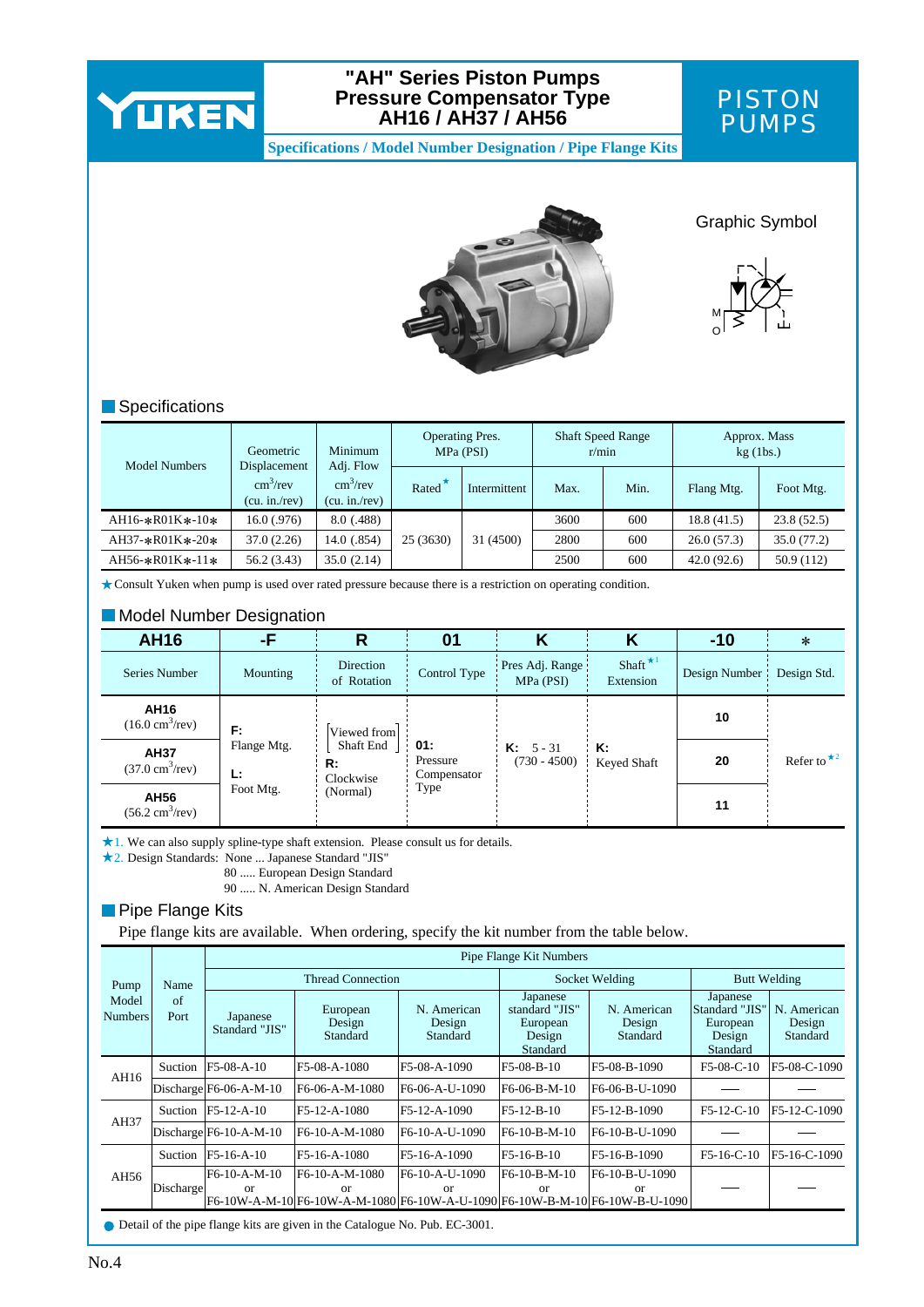

#### **"AH" Series Piston Pumps Pressure Compensator Type AH16 / AH37 / AH56**



A

**Response Characteristics**

#### Response Characteristics

Response Characteristics Change in Accordance with Circuits and Operating Conditions.



| -www.www.www.www<br>SOL.<br>OFF<br>OFF<br>ΩN |  |
|----------------------------------------------|--|
|----------------------------------------------|--|

|       | Response Time ms | Ps  |                              |
|-------|------------------|-----|------------------------------|
| Model | $t_1$            | t   | Overshoot Pres.<br>MPa (PSI) |
| AH16  | 50               | 95  | 2.5(360)                     |
| AH37  | 60               | 150 | 5.1(740)                     |
| AH56  | 60               | 115 | 8.3 (1200)                   |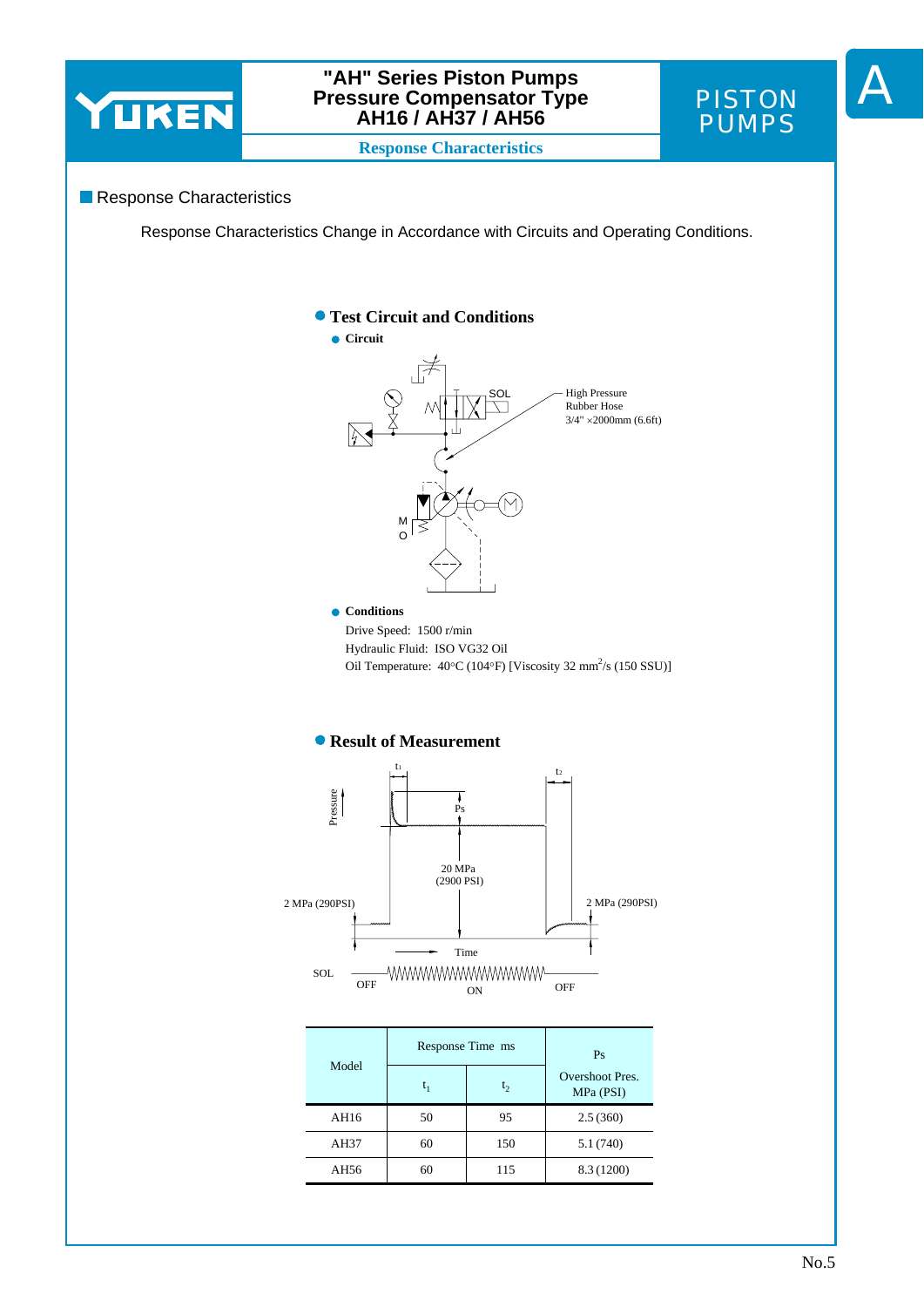

### **"AH" Series Piston Pumps AH16-**∗**R01**

## PISTON

**Typical Pump Characteristics** 

Typical Performance Characteristics of Type "AH16" at Viscosity 32 mm<sup>2</sup>/s (150 SSU) [ISO VG32 Oils, 40°C (104°F)]



#### **Input Power**

Example: At a pressure of under 30 MPa (4350 PSI), a flow 15 L/min ( 4.0 U.S.GPM), and rotation 1500 r /min, the axial input becomes about 9 kW (12 HP) as shown the dotted line in the graph.







Note) The dotted line in the graph indicates less than minimum adjustable flow.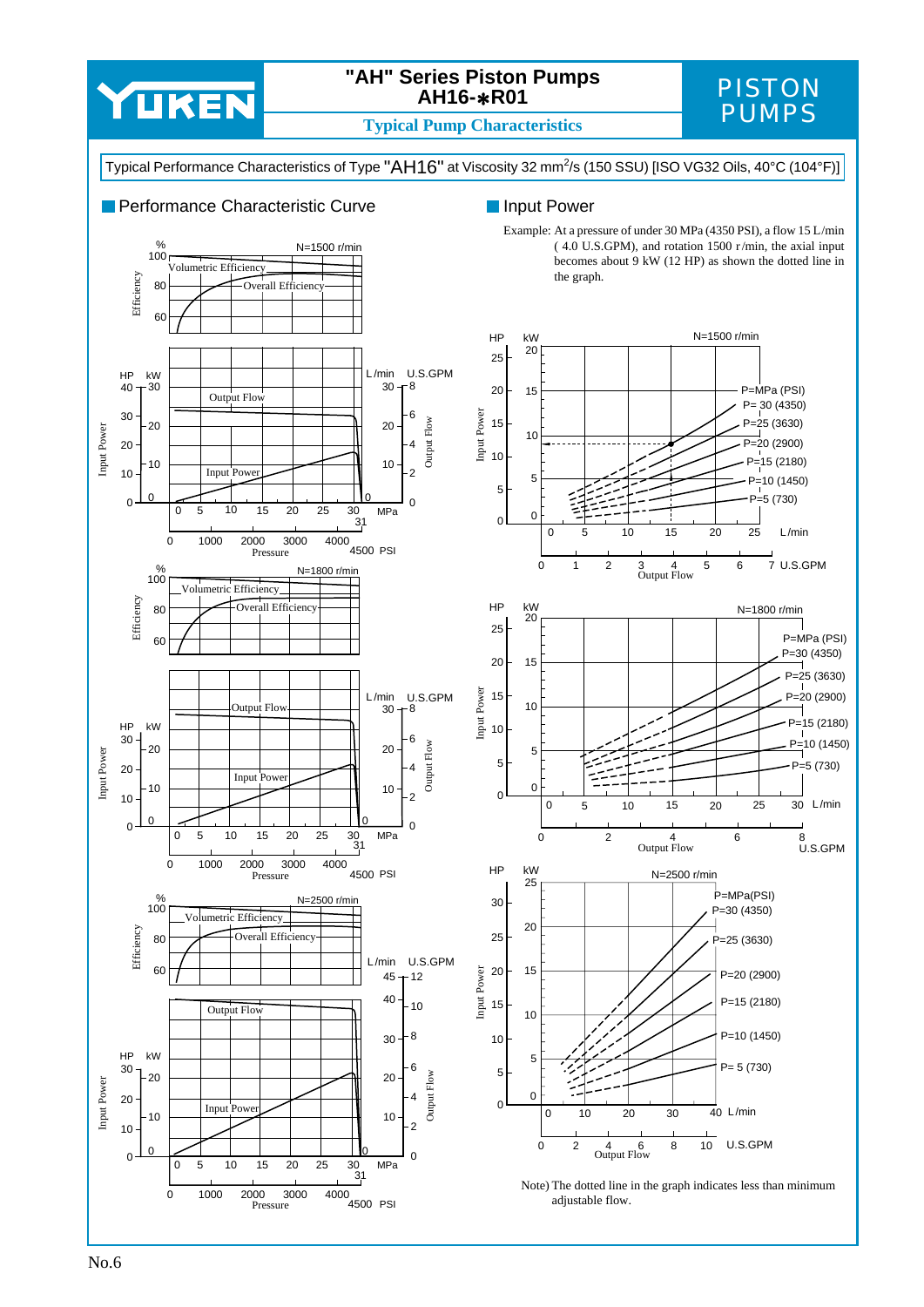

### **"AH" Series Piston Pumps AH16-**∗**R01**

#### **Typical Pump Characteristics**

## PISTON PUMPS

A

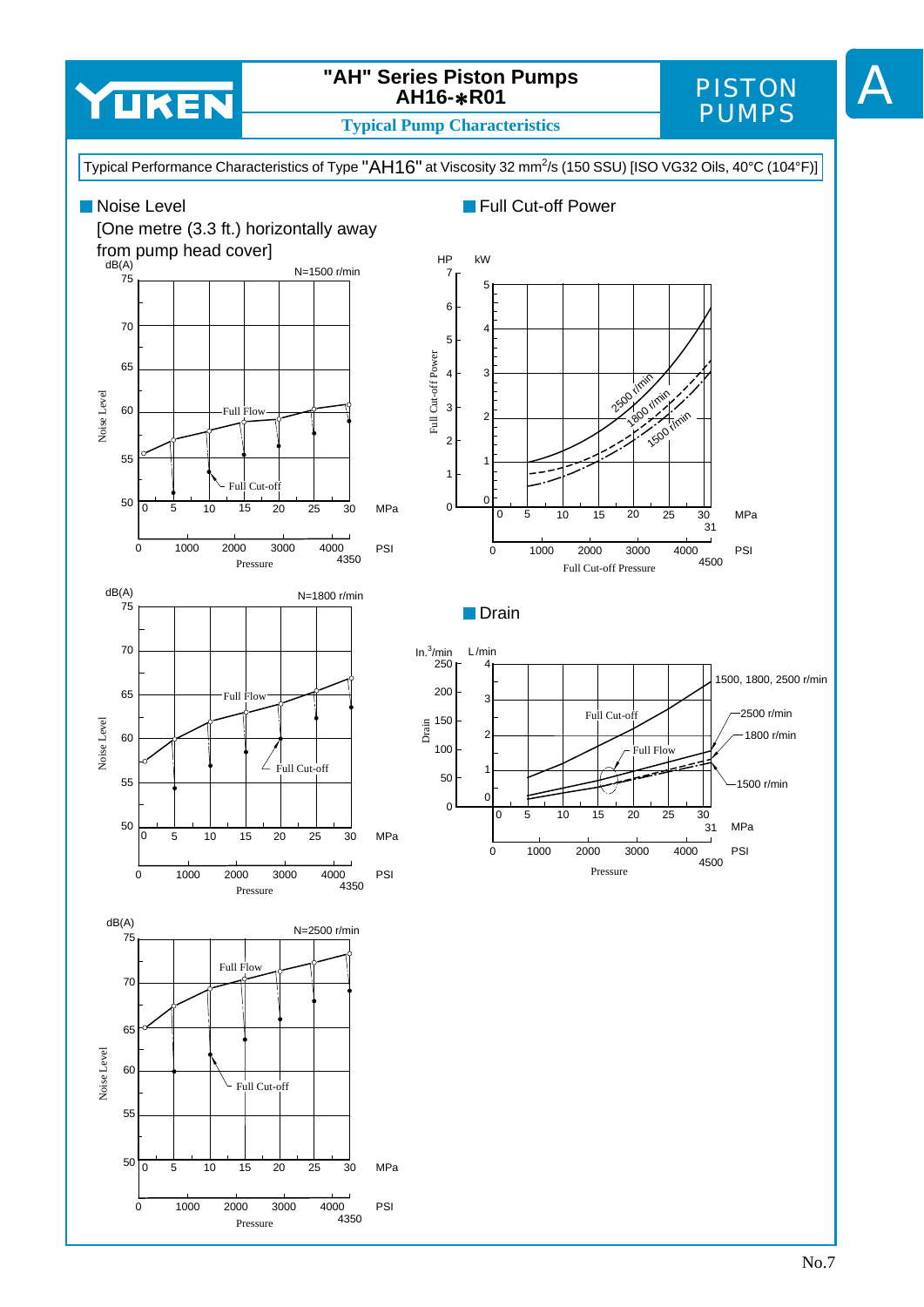

#### **"AH" Series Piston Pumps AH37-**∗**R01**

## PISTON

**Typical Pump Characteristics** 







Note) The dotted line in the graph indicates less than minimum adjustable flow.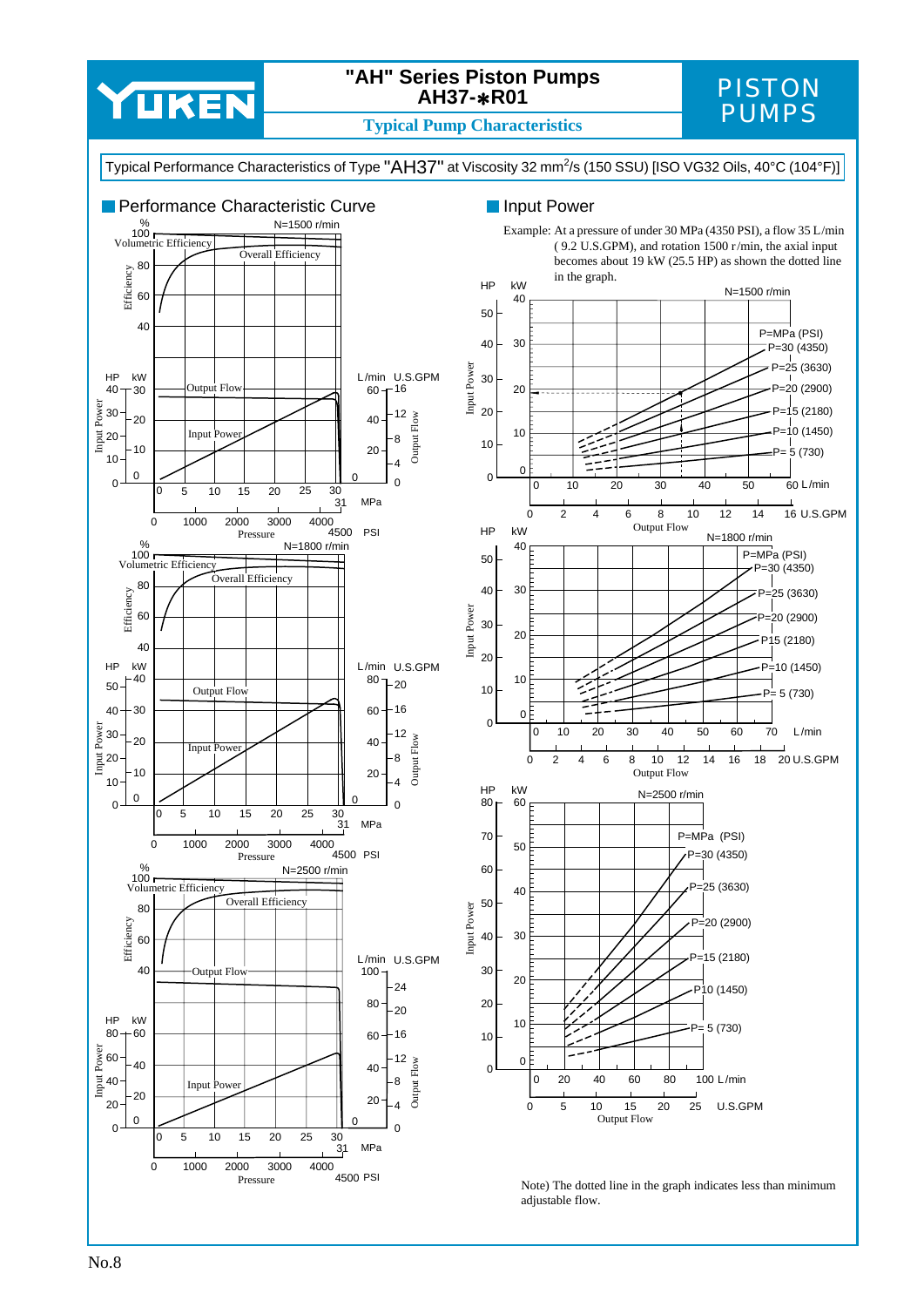

### **"AH" Series Piston Pumps AH37-**∗**R01**

**Typical Pump Characteristics**

PISTON PUMPS

A

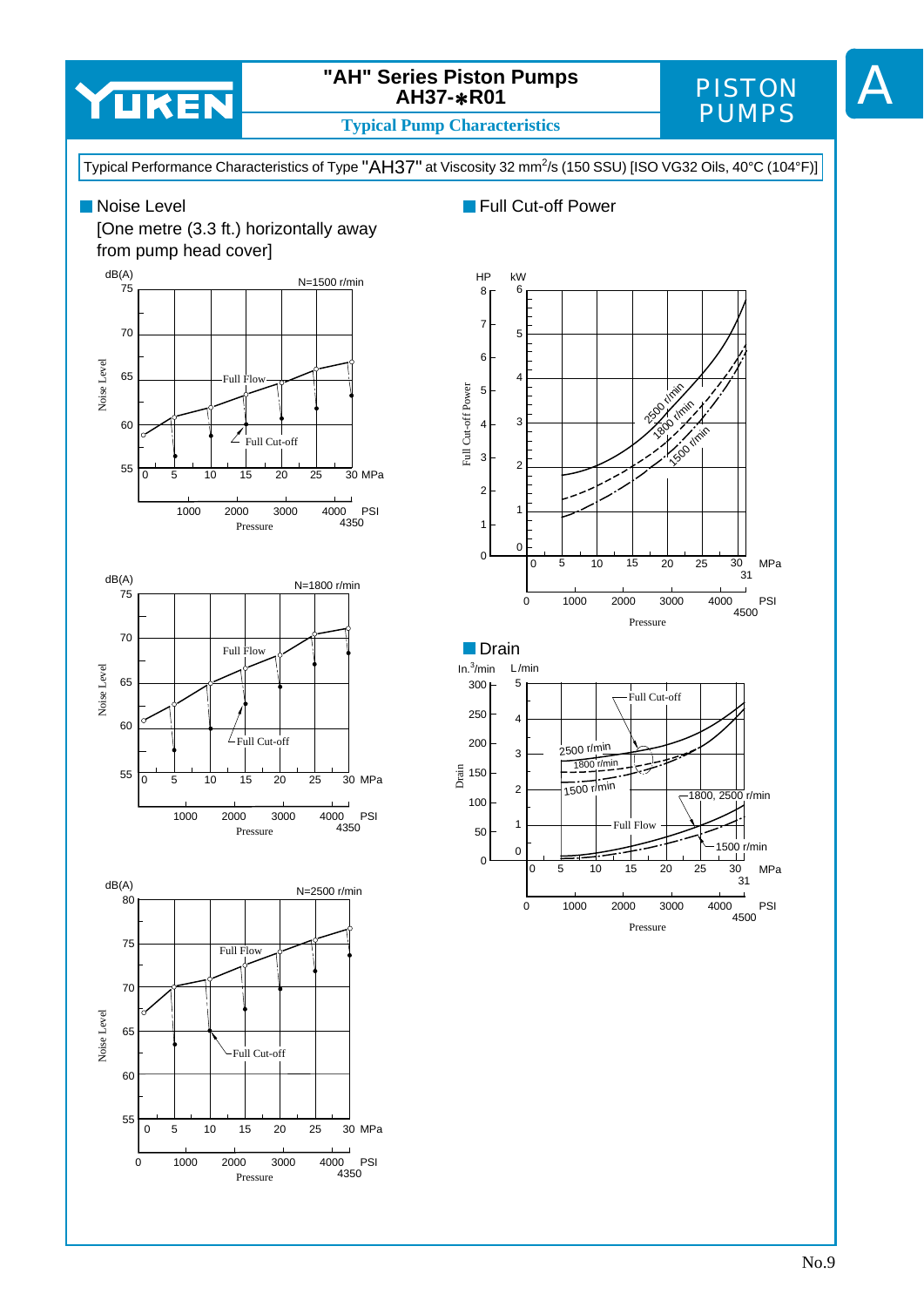

#### **"AH" Series Piston Pumps AH56-**∗**R01**

## PISTON

**Typical Pump Characteristics** 



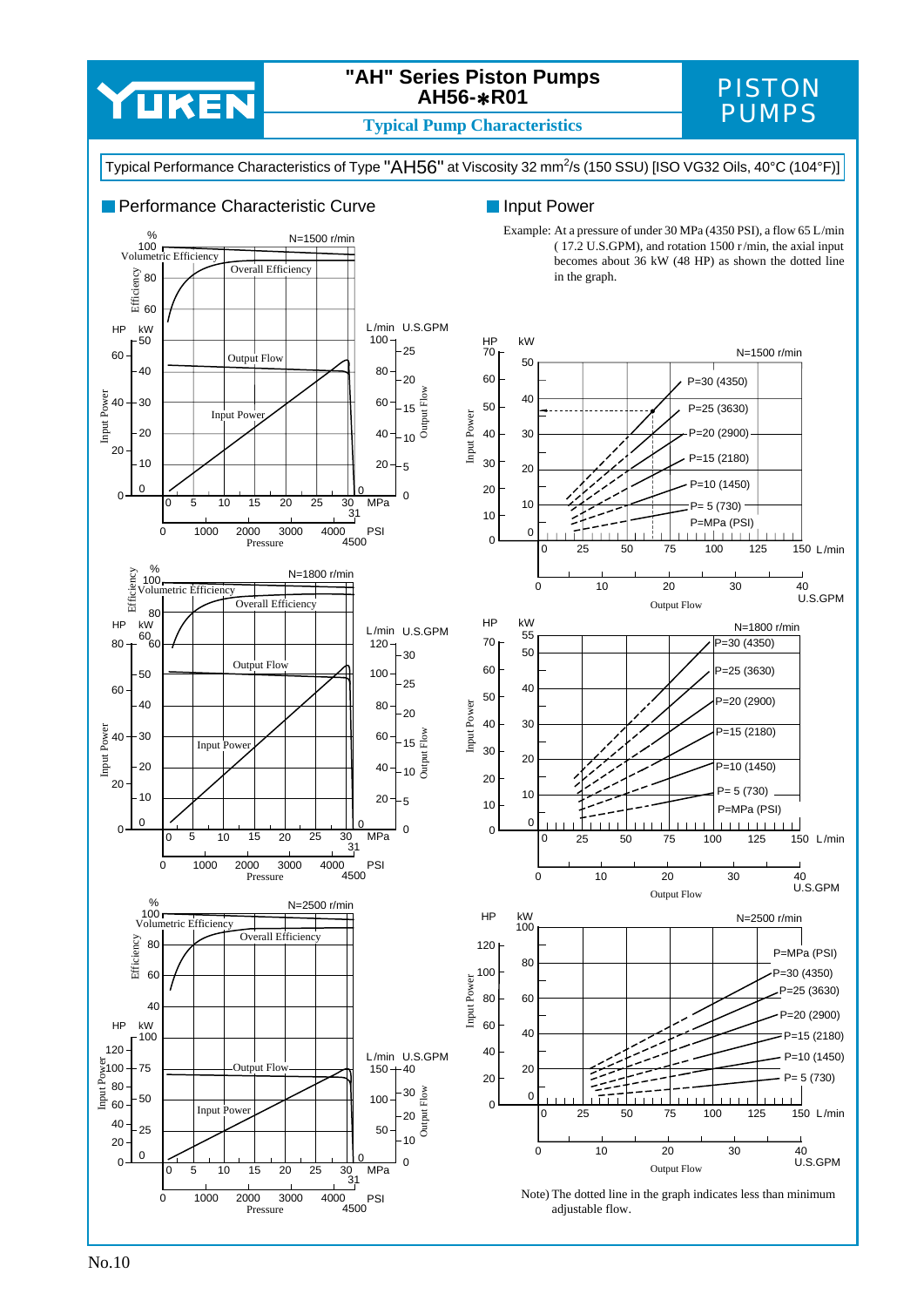

### **"AH" Series Piston Pumps AH56-**∗**R01**

## PISTON PUMPS

A

**Typical Pump Characteristics**

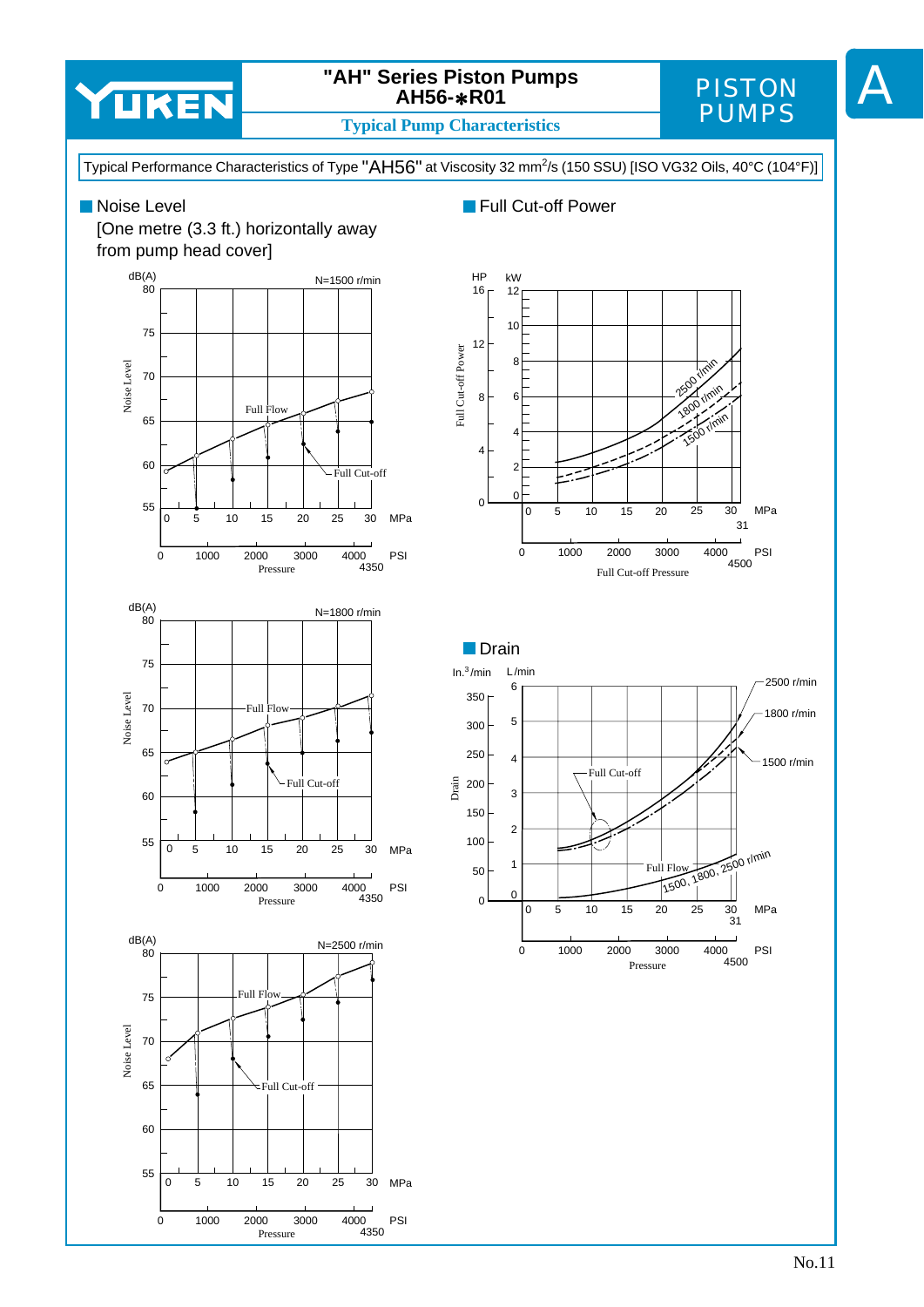# YUKEN

### **"AH" Series Piston Pumps AH16-**∗**R01KK**

## PISTON<br>PUMPS

**Installation Drawing** 

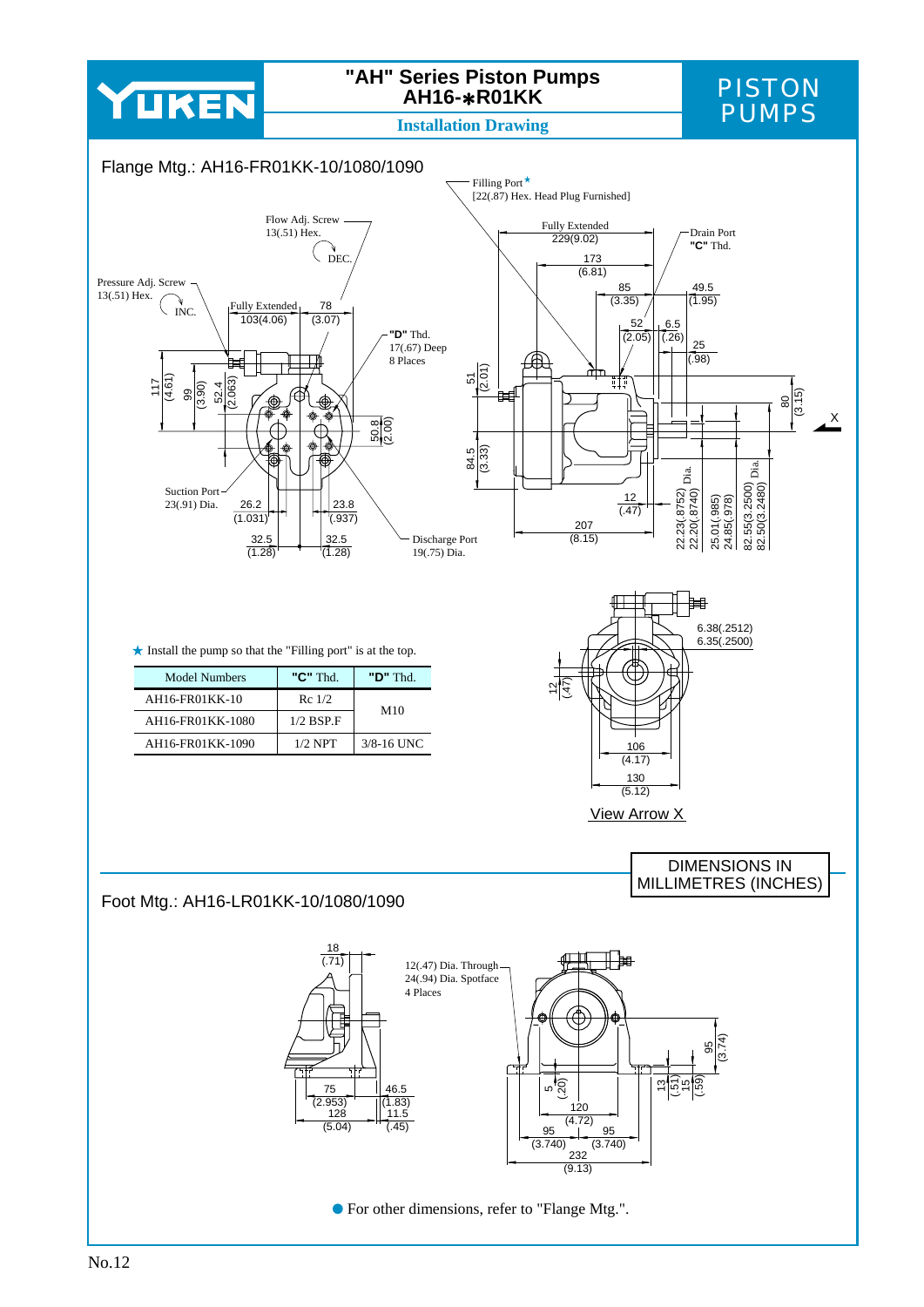

### **"AH" Series Piston Pumps AH37-**∗**R01**

## PISTON PUMPS

A

**Installation Drawing**

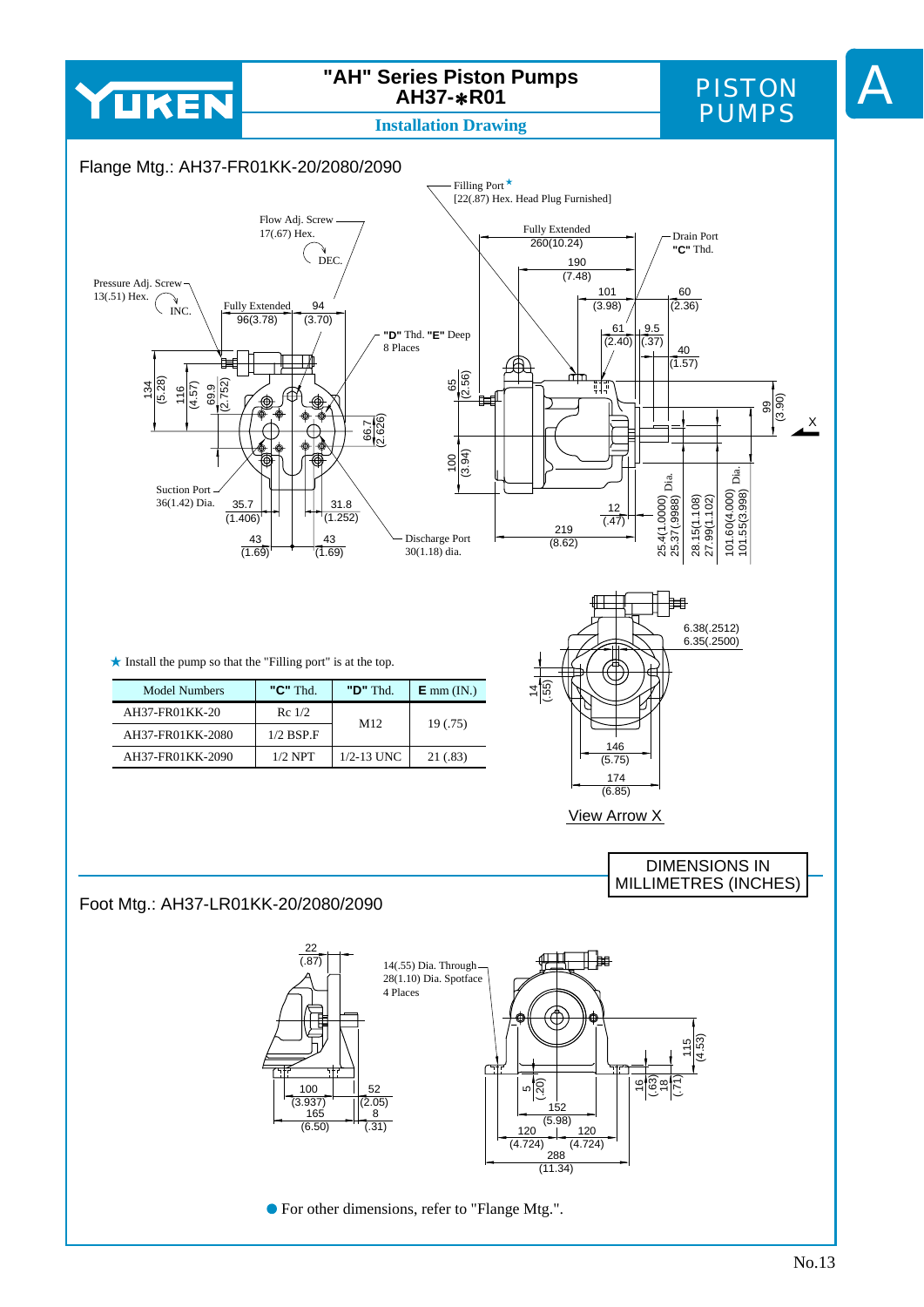## YUKEN

### **"AH" Series Piston Pumps AH56-**∗**R01**

## PISTON PUMPS

**Installation Drawing**



1. Install the pump so that the "Filling Port" is at the top.

2. Use either port of two drain ports at your option. Keep the remaining port plugged. Note that ton the European design standard (1180 Design), only the left side, as viewed from the shaft end, of the drain port is machined.